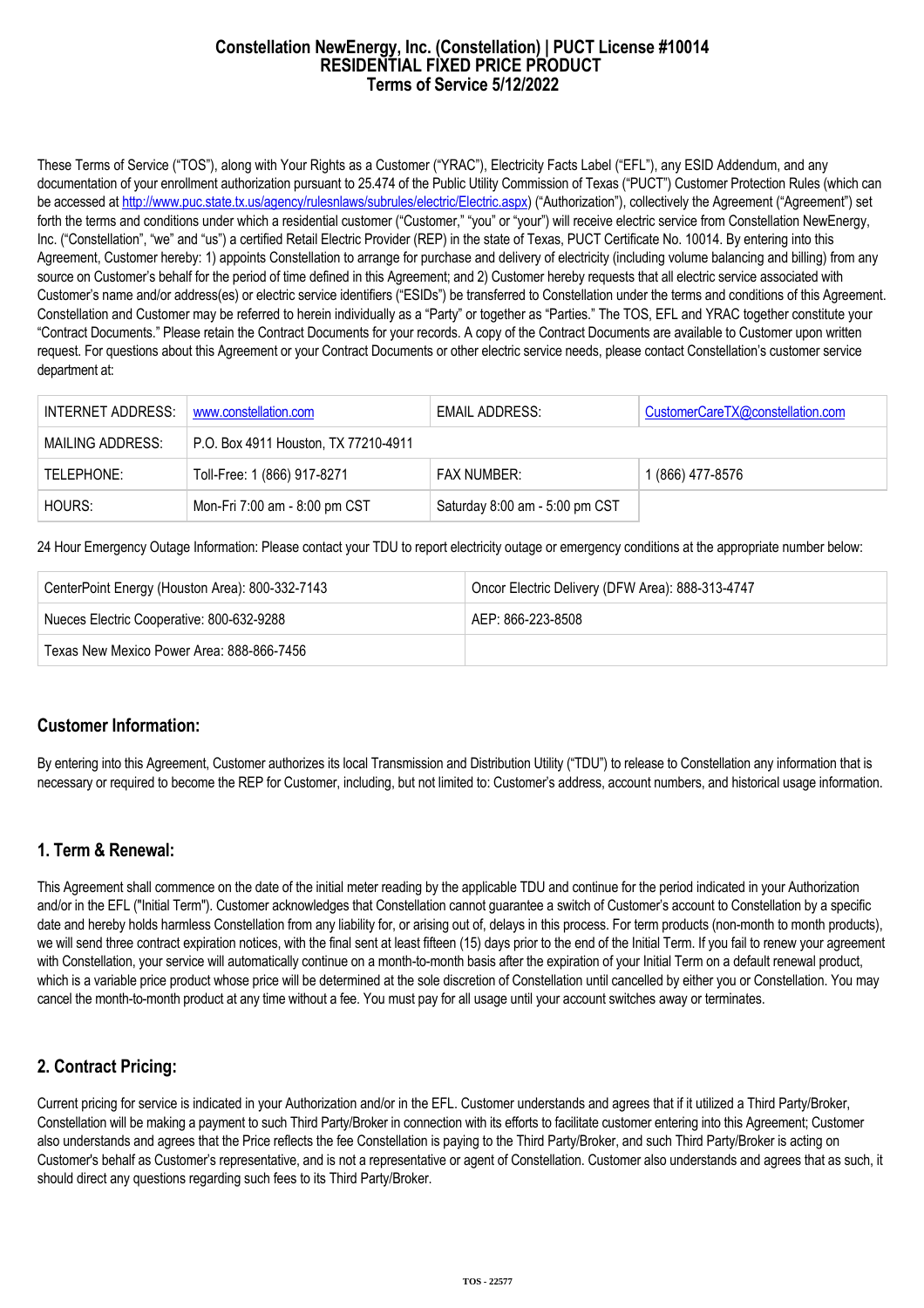# **3. Product Types:**

Constellation provides two different types of products including fixed rate, and variable price. Your Authorization and/or EFL specify the product type and the term that applies to your Agreement. Please note that only those parts of this section that describe your specific product type will apply to your Agreement.

Fixed Rate Products. Fixed Rate Products have a term of at least three (3) months. The price of a fixed rate product (which includes all recurring charges and ancillary service charges) may only change during your Initial Term to reflect actual changes in TDU charges, changes to the Electric Reliability Council of Texas ("ERCOT") or Texas Regional Entity, Inc. administrative fees charged to loads, or changes resulting from federal, state or local laws that impose new or modified fees or costs on us that are beyond our control. The price may not vary from the disclosed amount to reflect changes in ancillary service charges unless the commission (PUCT) expressly designates a specific type of ancillary service product as incurring charges beyond the REP's control for a customer's existing contract. Price changes resulting from these limited circumstances do not require us to provide you with advance notice.

Variable Price Products. Variable price products have a term of thirty-one (31) days or less and a price that varies according to the method disclosed on your EFL.

# **4. Material Changes by Constellation:**

Constellation will provide Customer with at least fourteen (14) calendar days advance written notice of any Material Change in this Agreement, either in Customer's bill or in a separate mailing. The changes will become effective on the date stated in the written notice. Customer may cancel this Agreement before the effective date of the Material Change, as identified in the advance written notice provided to Customer, without any Early Termination Fee.

### **5. Early Terminations:**

In the event that Constellation, or its activities hereunder, becomes subject to regulations of any kind whatsoever under any law, government body action or ERCOT action that has the effect of materially changing the circumstances from those that exist on the effective date of this Agreement then Constellation may pass through the economic effects to Customer of such change or Constellation may unilaterally terminate this Agreement without Customer's consent upon at least thirty (30) calendar days written notice to Customer without any obligation, payment or otherwise, to Customer or an Early Termination Fee.

# **6. Early Termination Fee:**

If Customer terminates this Agreement or defaults as described in Section 11 and/or 12 of this Agreement, then, unless otherwise provided herein, an Early Termination Fee shall be immediately due and paid by Customer to Constellation. The amount of the Early Termination Fee is set forth in the EFL. In the event that Customer moves out of the location(s) identified in this Agreement and the Customer provides Constellation with the following items: 1) proper and reasonable evidence of such move, such as a bill in Customer's name at Customer's new location and 2) a forwarding address for which Constellation is able to confirm as the new residence of Customer, then the Early Termination Fee will not apply.

# **7. Invoicing, Payment, Interest, and Credit Requirements:**

Customer will receive a monthly invoice from Constellation (Customers in the Nueces service territory only have a choice of billing options. Nueces customers have the right to request a single bill or two bills for electricity service. For business reasons, Constellation only offers the two bill option. You will receive a bill each month from Nueces for its delivery services, and you will receive a bill from Constellation for our power supply services. Please note that BOTH bills will need to be paid each month.). All invoices are due and payable sixteen (16) calendar days from the date the invoice was issued. Customer must provide to Constellation written notice setting forth in particular detail any disputed amount, including the calculations with respect to any errors or inaccuracies claimed. If it is subsequently determined that Customer owes Constellation any portion of the disputed amount, Customer shall remit to Constellation within five (5) business days following such determination the outstanding balance. Any amounts that may have been overpaid or underpaid shall be applied to the next monthly invoice.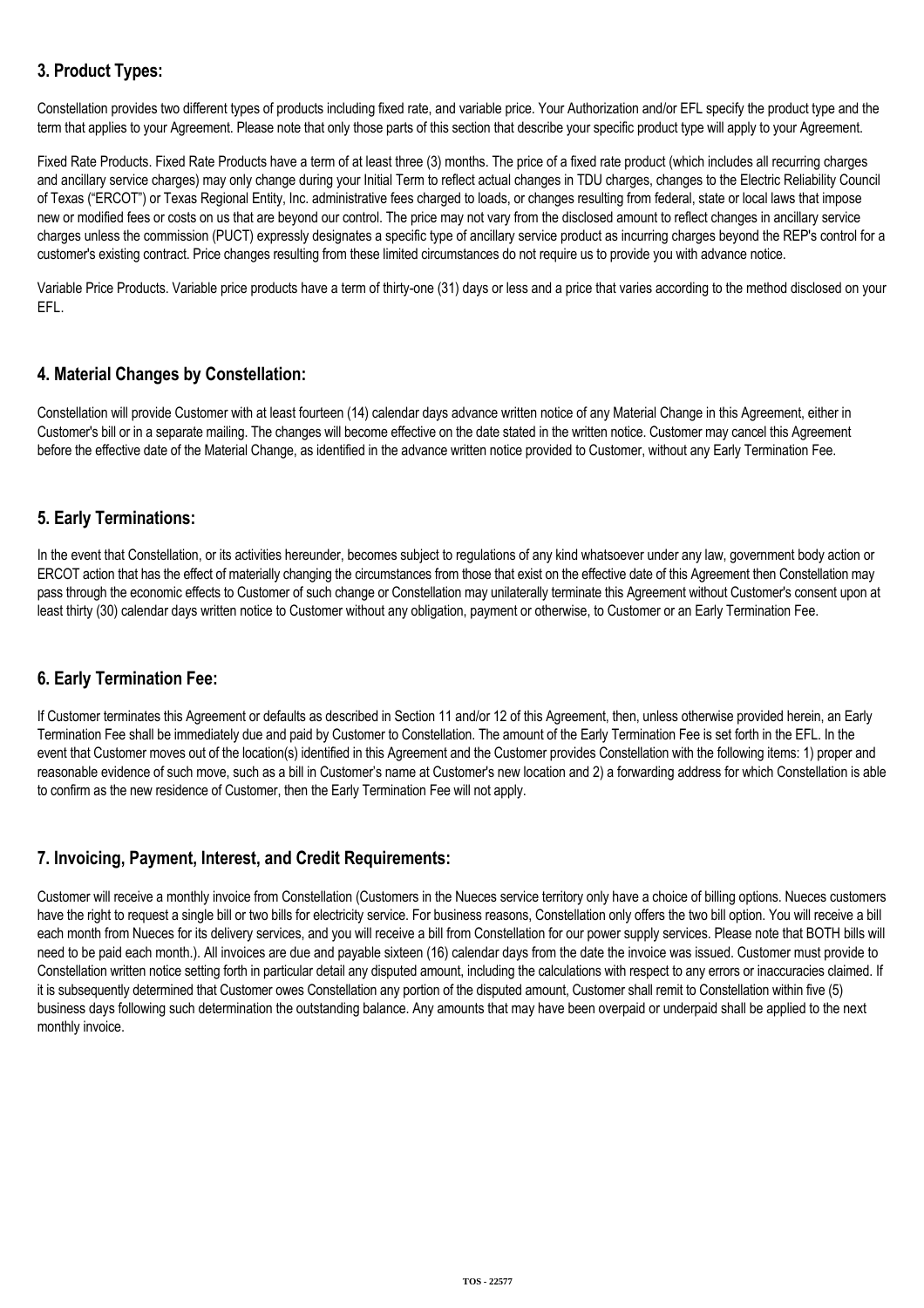Customer is responsible for all regulatory charges, taxes, duties, fees, levies, premiums or any other charges of any kind, whether direct or indirect, relating to the sale, purchase or delivery of electricity, together with all interest, penalties or other additional amounts imposed, including but not limited to gross receipts tax, PUCT Assessment, sales tax, consumption tax, use tax, value added tax, kWh, commercial activity or other privilege tax, and any other tax (whether in effect as of the effective date of this Agreement or thereafter) imposed by any governmental entity. Constellation reserves the right to include in any subsequent invoice, adjustments related to previous invoices, previous invoicing errors, meter read errors, miscalculation of taxes or other errors or omissions. Customer authorizes Constellation, and Constellation reserves the right, to charge Customer's credit/debit card and/or checking account without notice for any unpaid balances that are past due. If the account is referred to a collection company, Constellation reserves the right to bill Customer a fee not to exceed thirty-three percent (33%) of the amount being collected. If the account is referred for legal actions, any and all attorney fees and court costs will be billed to the Customer. Customer shall be responsible for any and all fees associated with or incurred by Constellation in collecting any amounts owed to Constellation, including, but not limited, to attorneys' fees, court costs and any fees charged by a collection agency.

## **Budget Billing:**

Constellation offers a levelized payment plan ("Budget Billing") which allows customers to pay a calculated average amount for electric service each month. The program is available to 1) customers who are not currently delinquent in payment and 2) delinquent customers in limited situations. At least every twelve (12) months, Constellation will reconcile Customer's account and calculate a new Budget Billing amount accordingly. Constellation will credit Customer's account for any over-billed amount and will include any under-billed amount in the new Budget Billing amount. Customer may opt-out of Budget Billing by 1) paying the full balance due and 2) providing Constellation with notice of your desire to be removed from Budget Billing. Budget Billing does not affect your obligation to pay for all actual usage and other associated charges taxes and fees. Failure to pay your monthly bill on or before the stated due date may result in Constellation's cancellation of your participation in Budget Billing.

### **Bill Payment and Other Assistance:**

An energy assistance program is available to Customers who have severe financial hardships and temporarily may be unable to pay their bills. The program is funded in part by contributions from Constellation customers. In certain circumstances for which Customer must qualify, you may have the right to establish a payment arrangement or deferred payment plan with Constellation. A payment plan allows you to pay your bill after the due date, but before the next bill is due. A deferred payment plan is an arrangement between Constellation and Customer that permits the Customer to pay an outstanding bill in installments that extend beyond the due date of the next bill. Constellation will confirm all deferred payment plans in writing. Please call for additional information.

If Customer or a person permanently residing at Customer's residence has special needs that require Customer or such person to be dependent on electrical equipment or power medical equipment, then you may qualify as a Chronic Condition or Critical Care residential customer. It is Customer's responsibility to advise Constellation in writing upon application for service if Customer or a person permanently residing at Customer's residence is or may qualify as a Critical Care or Chronic Condition residential customer. Upon request, we will provide you the PUCT's standardized Critical Care or Chronic Condition Eligibility Determination Form, which must be completed by your physician and returned to us or the TDU. The ultimate decision to grant either designation rests with your TDU. Additional information regarding Critical Care and Chronic Condition designations may be found in your YRAC.

# **8. Additional Charges & Fees:**

Constellation will charge a one-time late payment penalty of 5% for each delinquent month's charges that remain unpaid after the close of business on the bill due date. Additionally, Constellation will charge: 1) a \$30 fee for any returned check, electronic fund transfer or credit card transaction not processed due to insufficient funds or credit availability; 2) a \$20 disconnection fee for processing an electric service disconnection transaction; 3) a \$20 reconnection fee in the event that Constellation processes a reconnection transaction on your account, (such fees are in addition to any disconnect/reconnect fees that may be assessed by your TDU, and are assessed regardless of whether or not your electric service is actually disconnected by the TDU if the transaction orders are sent); 4) a \$6.95/call fee for customers who make a payment via a call center agent; and 5) any charges or fees that the TDU charges Constellation including but not limited to fees to initiate or switch service, transport and distribute electricity to your service location, read your meter, and terminate or restore service. These charges are passed on to you by Constellation, along with certain charges and fees assessed by ERCOT.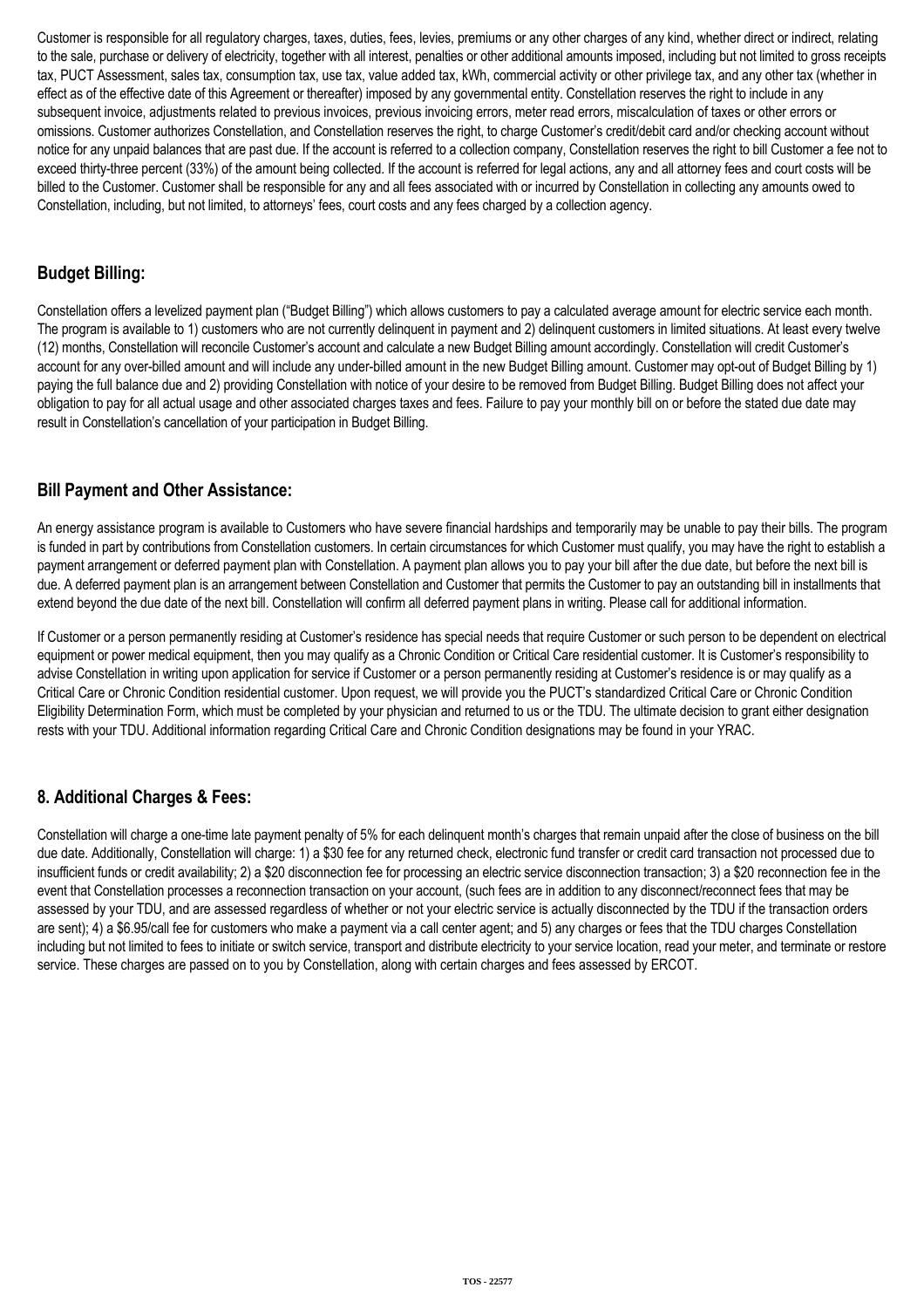### **9. Customer Acknowledgements:**

Customer acknowledges that the TDU is solely responsible for reading Customer's meter or recorded data, as applicable, and that Constellation cannot and does not read a Customer's meter or recorded data, but is bound by the readings and data provided by the TDU. Customer further acknowledges that Constellation's ability to invoice Customer depends on the TDU's ability to furnish Constellation with all necessary information including meter readings or recorded data, as applicable. In the absence of such information from the TDU, Constellation may invoice Customer based on estimated meter reading according to the Customer's historical usage. As soon as practicable, and after receipt of actual Customer's energy consumption from the TDU, Constellation will reconcile any difference(s) between estimated and actual usage charges.

# **10. Credit Requirements & Deposit:**

Constellation may investigate the Customer's credit history at any time. Constellation may refuse electric service at any time to anyone who does not meet Constellation's credit standards or if Customer cannot pay the requisite deposit or demonstrate satisfactory credit. Constellation may also refuse to provide service to a Customer for one or more of the reasons specified in Section 25.477 of the PUCT rules and regulations (<http://www.puc.state.tx.us/agency/rulesnlaws/subrules/electric/Electric.aspx>).

Applicants who are sixty-five (65) years of age or older who are not currently delinquent in payment of any electric service account are deemed as having established satisfactory credit. A Customer or applicant may be deemed as having established satisfactory credit if the Customer or applicant has been determined to be a victim of family violence as defined in the Texas Family Code §71.004 (see website for more details at [http://www.statutes.legis.state.tx.us/\)](http://www.statutes.legis.state.tx.us/), by a family violence center or by treating medical personnel. This determination shall be evidenced by submission of a certification letter developed by the Texas Council of Family Violence.

### **Deposits:**

If Customer fails to demonstrate satisfactory credit, as determined in the sole discretion of Constellation, then Customer may be required to pay a deposit prior to service being provided, if at all. Such deposit shall not exceed an amount equal to the greater of one-fifth of the Customer's estimated annual billing or; the sum of the Customer's estimated billings for the next two (2) months. Deposits may be waived or refunded with a valid letter of credit for electric services received at the address and account name supplied on this application.

Deposits held more than thirty (30) days will accrue interest from the date of receipt at the annual rate established by the PUCT. Accrued interest will be applied annually to Customer's account. Upon termination of service or after twelve (12) consecutive months of service with no late payments of any kind, Constellation will apply the deposit plus accrued interest, if any, against Customer's account or outstanding balance on Customer's final bill. Any credit balance remaining on an inactive account after the final bill will be refunded in the form of a company check and will be mailed within thirty (30) calendar days.

# **11. Default and Disconnection:**

A Default means:

- Failure of Customer to pay any amounts due under this Agreement within the time strictly provided herein; or
- Failure of Customer to perform any material term of this Agreement; or
- Determination that any representation upon which this Agreement is based is false; or
- Immediately after Customer files for or is otherwise placed in bankruptcy; or
- Determination by the TDU that any tampering has occurred at the Customer's meters.
- Prevention by Constellation to initiate and/or provide service to Customer's meters for any reason, including but not limited to a switch-hold or permitting issues.

Default of this Agreement, including without limitation, non-payment of Customer's bill may result in an order for the TDU to disconnect the Customer's electric service at the Customer's meters; and the termination of this Agreement at the sole discretion of Constellation. Moreover, Constellation may seek to have your electric service disconnected after providing you at least ten (10) calendar days' notice for any of the following reasons: (1) failure to pay a bill owed to Constellation, or to make a deferred payment arrangement by the date of disconnection; (2) failure to comply with the terms of a deferred payment agreement made with Constellation; (3) using service in a manner that interferes with the service of others or the operations of non-standard equipment; (4) failure to pay a deposit required by Constellation; or (5) failure of the guarantor to pay the amount guaranteed when Constellation has a written agreement, signed by the guarantor, which allows for disconnection of the guarantor's service.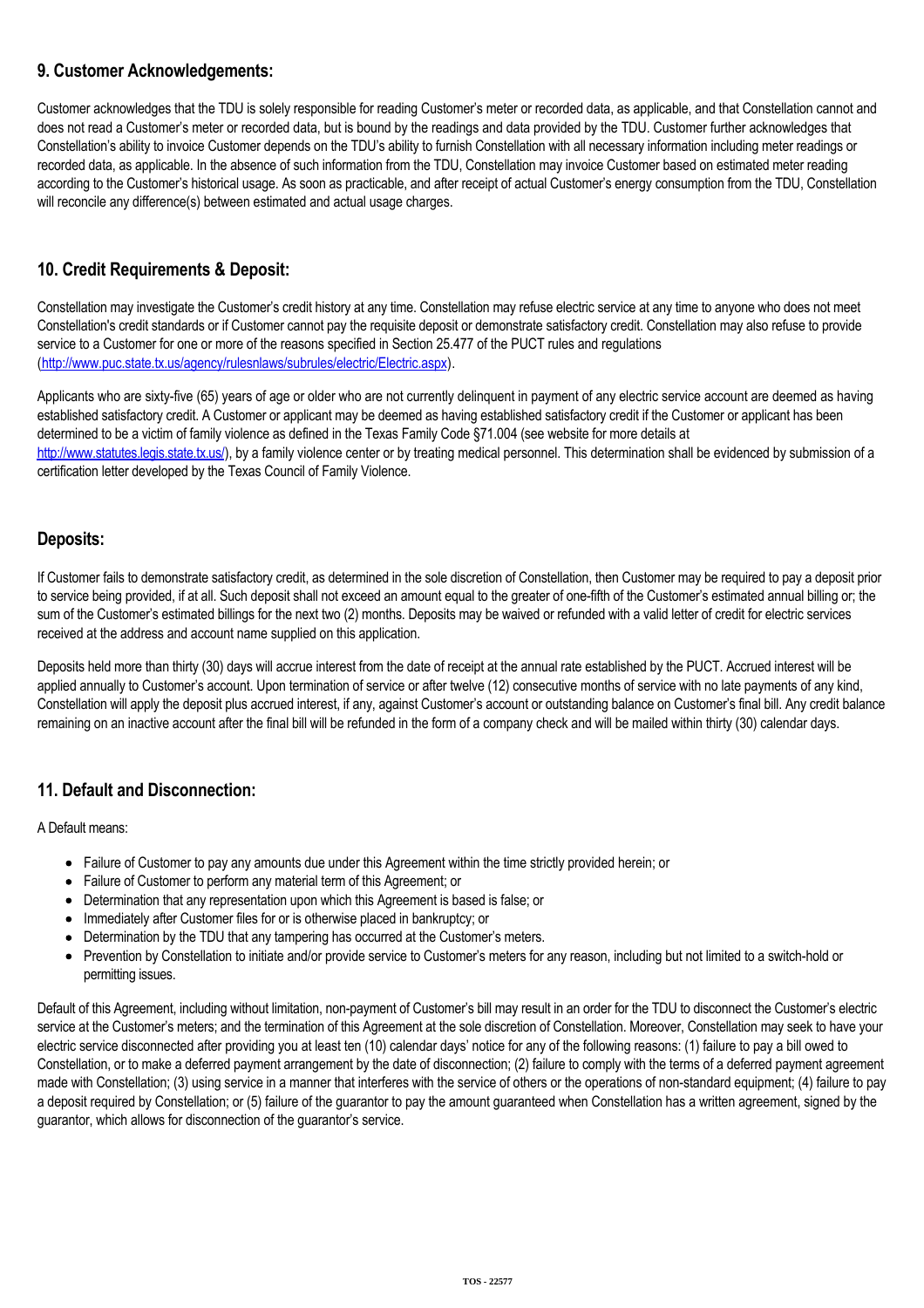Constellation may authorize your TDU to disconnect your electric service without prior notice to you if: (1) certain dangerous circumstances exist; (2) service is connected without the authority by a person who has not made application for service; (3) service is reconnected without authority after disconnection for non-payment; (4) there has been tampering with the equipment used to measure the amount of electricity used; or (5) there is evidence of theft of service. Payments may be made in person at any authorized payment center (please call us or visit our web site to get a list of the cash payment locations in your area), by phone to Constellation during normal business hours (Monday – Friday 8:00 am to 5:00 pm) or on-line at www.constellation.com. SERVICE MAY BE DISCONNECTED AGAIN WITHOUT NOTICE FOR ANY RETURNED PAYMENTS. A deposit or additional deposits may be required on accounts that have been disconnected for non-payment.

Upon satisfactory correction of the reasons for the disconnection, Constellation will notify your TDU to reconnect your service. Constellation will continue to serve you under this Agreement in effect prior to issuance of the disconnection notice. If your service was disconnected due to a dangerous situation, your service will be reconnected once you notify Constellation that you have corrected and satisfactorily resolved the dangerous situation. Please allow 24 to 48 hours for completion of reconnect orders.

## **12. Remedies upon Default:**

If Customer defaults then, in addition to any rights and/or remedies available to Constellation in this Agreement, in law or in equity, Constellation may unilaterally terminate this Agreement and issue a "move out" transaction, and Customer shall be subject to and responsible for payment of any applicable Early Termination Fee. Thereafter, Constellation may calculate all amounts due under this Agreement and Customer shall pay those amounts within five (5) calendar days from the date of invoice. Customer shall be liable for payment of any and all fees related to and/or arising out of Customer's default, including without limitation, attorneys' fees, court costs, collection fees, and demands for payment. If Customer defaults, then Customer may be required to reapply for electric service and pay a deposit in order to again become a Customer.

### **13. Representations and Warranties:**

As a material inducement to entering into this Agreement, Customer hereby represents and warrants to Constellation as follows:

- This Agreement constitutes a legal, valid, and binding obligation of Customer, enforceable against Customer in accordance with its terms, subject to bankruptcy, insolvency, reorganization, and other laws affecting creditor's rights generally, and with regard to equitable remedies, subject to the discretion of the court before which proceedings to obtain same may be pending; and
- Customer has knowledge, understanding and experience that enable Customer to evaluate the merits and risks of entering into this Agreement;

# **14. Forward Contract:**

Constellation and Customer acknowledge and agree that the transactions contemplated by this Agreement constitute "forward contracts" within the meaning of the United States Bankruptcy Code, and further acknowledge and agree that Constellation is a "forward contract merchant." (<http://uscode.house.gov/download/pls/11C1.txt>).

### **15. Assignment:**

Customer shall not assign this Agreement or any of its rights or obligations hereunder without the prior written consent of Constellation, which consent may not be unreasonably withheld. Notwithstanding the foregoing, Constellation may, without the consent of Customer:

- Transfer, sell, pledge, encumber or assign this Agreement or the accounts, revenues or proceeds hereof in connection with any financing or other financial arrangements; and
- Transfer or assign this Agreement to its affiliate; and
- Transfer or assign this Agreement to any person or entity succeeding to all or substantially all of its assets; and

Customer hereby acknowledges and consents to Constellation's pledge and contingent assignment or subrogation of all rights and obligations hereunder. In the event any other provision of this Agreement shall be deemed to prohibit or otherwise restrict Constellation's assignment, subrogation or pledge of its rights hereunder, this provision shall control.

### **16. Binding Effect:**

This Agreement shall inure to the benefit of, and be binding upon, Constellation and Customer and their respective successors and permitted assigns.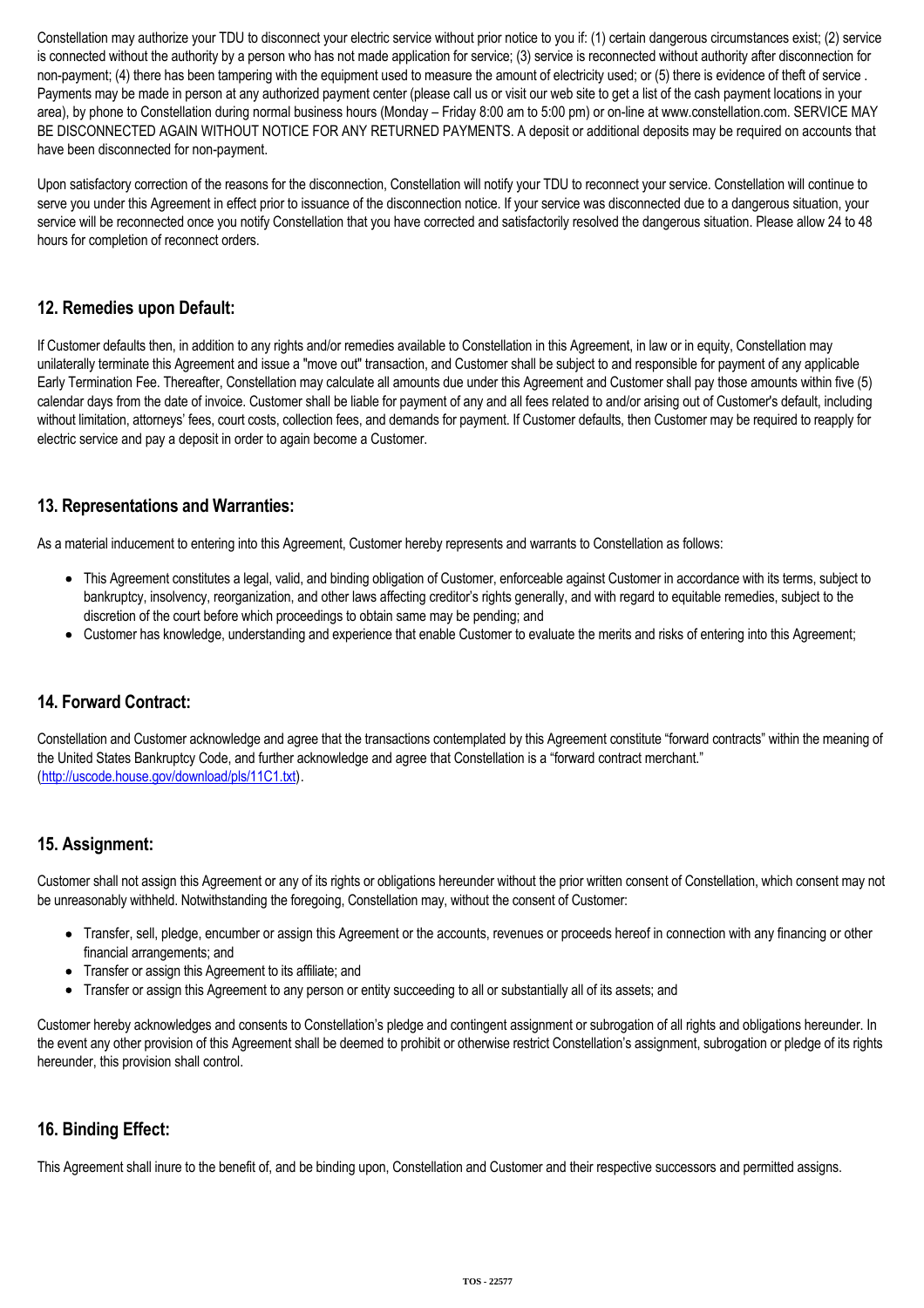# **17. Force Majeure:**

Constellation shall not be liable in damages for any act or event that is beyond its control and which could not be reasonably anticipated and prevented through the use of reasonable measures, including, but not limited to, an act of God, act of the public enemy, war, terrorism, insurrection, riot, fire, explosion, labor disturbance or strike, wildlife, unavoidable accident, equipment or material shortage, breakdown or accident to machinery or equipment, or good faith compliance with a then valid curtailment, order, regulation or restriction imposed by governmental, military, or lawfully established civilian authorities, including any order or directive of ERCOT.

### **18. Excuse:**

If an event occurs which makes it impossible for Constellation to perform this Agreement, including without limitation, any of the foregoing force majeure events, then our performance under this Agreement shall be excused for the duration of such event. This could be an event affecting Customer's TDU, such as a facility outage on their electric distribution lines.

# **19. LIMITATION OF REMEDIES, LIABILITY AND DAMAGES:**

CONSTELLATION AND CUSTOMER CONFIRM THAT THE EXPRESS REMEDIES AND MEASURES OF DAMAGES PROVIDED IN THIS AGREEMENT SATISFY THE ESSENTIAL PURPOSES HEREOF, FOR BREACH OF ANY PROVISION FOR WHICH AN EXPRESS REMEDY OR MEASURE OF DAMAGES IS PROVIDED IN THIS AGREEMENT, SUCH EXPRESS REMEDY OR MEASURE OF DAMAGES SHALL BE THE SOLE AND EXCLUSIVE REMEDY, THE LIABILITY SHALL BE LIMITED AS SET FORTH IN SUCH PROVISION AND ALL OTHER REMEDIES OR DAMAGES AT LAW OR IN EQUITY ARE WAIVED. IF NO REMEDY OR MEASURE OF DAMAGES IS EXPRESSLY HEREIN PROVIDED, THE LIABILITY SHALL BE LIMITED TO DIRECT ACTUAL DAMAGES ONLY.

SUCH DIRECT ACTUAL DAMAGES SHALL BE THE SOLE AND EXCLUSIVE REMEDY AND ALL OTHER REMEDIES OR DAMAGES AT LAW OR IN EQUITY ARE WAIVED. UNDER NO CIRCUMSTANCE SHALL CONSTELLATION BE LIABLE FOR CONSEQUENTIAL, INCIDENTAL, PUNITIVE, EXEMPLARY OR INDIRECT DAMAGES, LOST PROFITS OR OTHER BUSINESS INTERRUPTION DAMAGES, BY STATUTE, IN TORT OR CONTRACT, UNDER ANY INDEMNITY PROVISION OR OTHERWISE.

IT IS THE INTENT OF CONSTELLATION AND THE CUSTOMER THAT THE LIMITATIONS HEREIN IMPOSED ON REMEDIES AND THE MEASURE OF DAMAGES BE WITHOUT REGARD TO THE CAUSE OR CAUSES RELATED THERETO, INCLUDING THE NEGLIGENCE OF ANY PARTY, WHETHER SUCH NEGLIGENCE BE SOLE, JOINT OR CONCURRENT, OR ACTIVE OR PASSIVE. TO THE EXTENT ANY DAMAGES REQUIRED TO BE PAID HEREUNDER ARE LIQUIDATED, CONSTELLATION AND CUSTOMER ACKNOWLEDGE THAT THE DAMAGES ARE DIFFICULT OR IMPOSSIBLE TO DETERMINE AND THE LIQUIDATED DAMAGES CONSTITUTE A REASONABLE APPROXIMATION OF THE HARM OR LOSS.

### **20. Dispute Resolution:**

Constellation and Customer agree in good faith to attempt to resolve any disputes as detailed in the YRAC. Any communications concerning disputed debts, including an instrument tendered as full satisfaction of a debt, are to be sent to the attention of the "Legal Department" at P.O. Box 4911 Houston, TX 77210-4911.

### **21. UCC:**

Except as otherwise provided for in this Agreement, the provisions of the Uniform Commercial Code ("UCC") of Texas shall govern this Agreement and Energy shall be deemed a "good" for purposes of the UCC [\(http://www.statutes.legis.state.tx.us/Docs/BC/htm/BC.1.htm#1.101\)](http://www.statutes.legis.state.tx.us/Docs/BC/htm/BC.1.htm#1.101).

### **22. Warranty Disclaimer:**

EXCEPT AS EXPRESSLY SET FORTH IN THIS AGREEMENT CONSTELLATION DOES NOT MAKE AND EXPRESSLY NEGATES ANY OTHER REPRESENTATION OR WARRANTY, WRITTEN OR ORAL, EXPRESS OR IMPLIED, INCLUDING ANY REPRESENTATION OR WARRANTY WITH RESPECT TO CONFORMITY TO MODELS OR SAMPLES, MERCHANTABILITY, OR FITNESS FOR ANY PARTICULAR PURPOSE.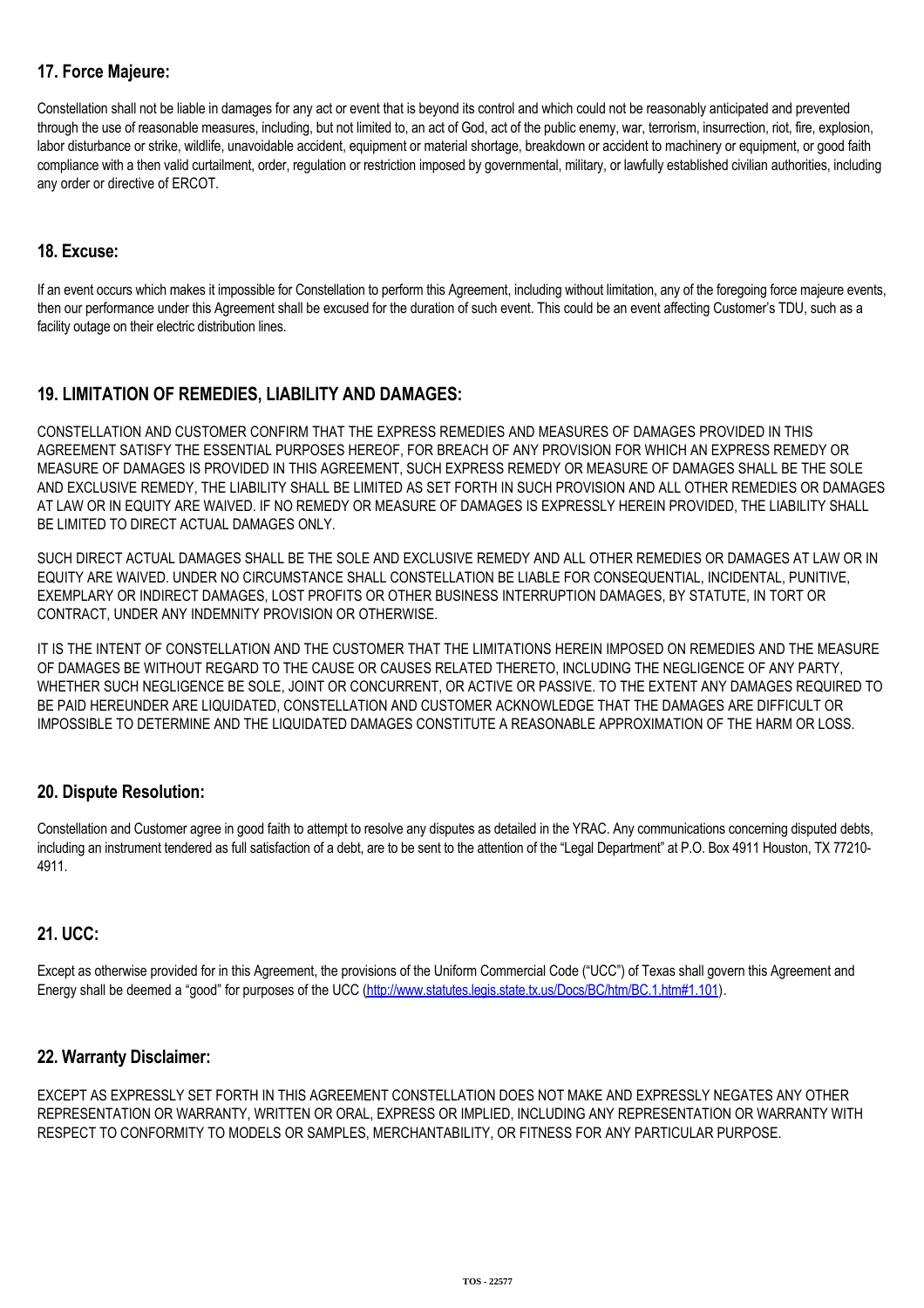## **23. Notices:**

Notices to and from Customer shall be furnished in writing and shall be delivered by electronic mail, United States Postal Service standard mail, certified mail, or overnight carrier. Notice to and from Customer by hand delivery shall be deemed to be received by the close of the business day on which it was hand delivered (unless hand delivered after the close of business in which case it shall be deemed received at the close of the next business day). Notice to and from Customer by overnight mail or courier shall be deemed to have been received two (2) business days after it was sent. FOR PURPOSES OF PROVIDING NOTICE OF BANKRUPTCY TO CONSTELLATION, SUCH NOTICE SHALL ONLY BE EFFECTIVE IF DELIVERED TO THE FOLLOWING ADDRESS: "Legal Department" at P.O. Box 4911 Houston, TX 77210-4911.

#### **24. Governing Law:**

THIS AGREEMENT AND THE RIGHTS AND DUTIES OF Constellation AND CUSTOMER HEREUNDER SHALL BE GOVERNED BY AND CONSTRUED, ENFORCED AND PERFORMED IN ACCORDANCE WITH THE LAW OF THE STATE OF TEXAS, WITHOUT GIVING EFFECT TO PRINCIPLES OF CONFLICTS OF LAWS.

#### **25. Non-Waiver:**

No waiver by any Party hereto of any one or more defaults, by the other Party in the performance of any of the provisions of this Agreement shall be construed as a waiver of any other default or defaults whether of a like kind or different nature.

#### **26. Severability:**

Except as otherwise stated herein, any provision or article declared or rendered unlawful by a court of law or regulatory agency with jurisdiction over Constellation or Customer, or deemed unlawful because of a statutory change, will not otherwise affect the lawful obligations that arise under this Agreement.

### **27. No Third Party Beneficiaries:**

Subject to the provisions above under "Assignment," nothing in this Agreement shall provide any benefit to any third party nor shall it provide any third party any claim, cause of action, remedy or right of any kind.

### **28. Right of Rescission:**

For switch requests, Customer has the right to rescind Customer's request for Constellation to become its REP without any Early Termination Fee within three (3) federal business days of the applicant's receipt of the TOS. To rescind this Agreement, Customer shall give notice to Constellation in writing via regular mail at P.O. Box 4911 Houston, TX 77210-4911, or by email at [CustomerCareTX@constellation.com](mailto:CustomerCareTX@constellation.com) or by facsimile at 1 (866) 477-8576 or by calling 1 (866) 917-8271. Rescission requests received after three (3) federal business days are not guaranteed rescissions; however Customer has the right to select another REP and Customer may do so by contacting that REP, but Customer remains responsible for any Early Termination Fees. Regardless of the method or reason for termination or cancellation of this Agreement, Customer is responsible for the payment of any and all services provided to Customer before or after the termination or cancellation of this Agreement. If Customer requests that the TDU read its meter before the normal meter read date Customer may be charged a fee as set by the respective TDU.

### **29. Discrimination:**

Constellation does not discriminate, deny service, or require a prepayment or deposit for service based on a customer's race, creed, color, national origin, ancestry, sex, religion, marital status, lawful source of income, level of income, disability, familial status, location in an economically distressed geographic area, or qualification for low income or energy efficiency services. Further, Constellation does not use a credit score, credit history, or utility payment data as the basis for determining the price for residential electric service for a product with a term of twelve (12) months or less.